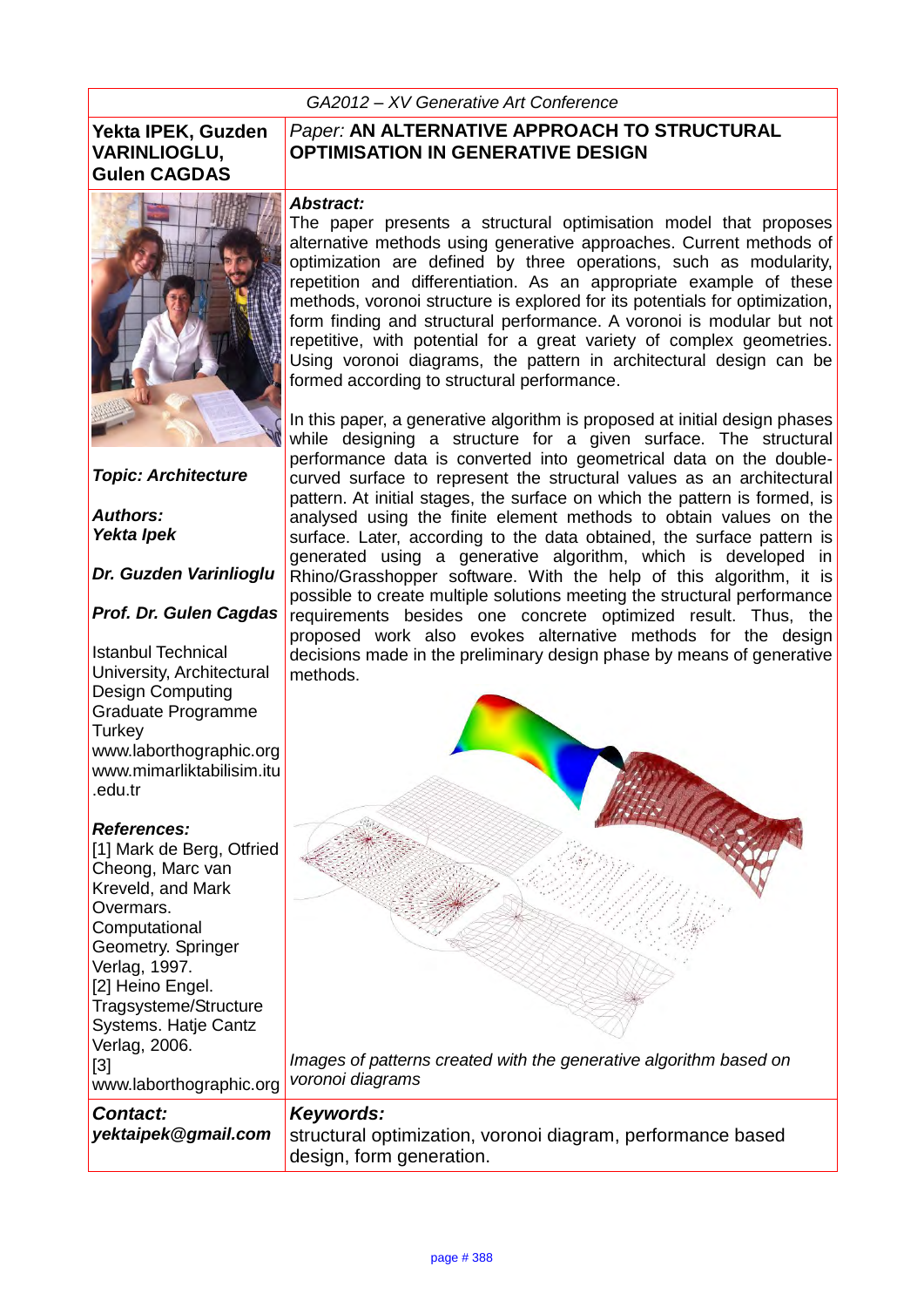# **AN ALTERNATIVE APPROACH TO STRUCTURAL OPTIMISATION IN GENERATIVE DESIGN**

#### **Yekta Ipek, BArch(Hons), BEng(Hons).**

Architectural Design Computing Graduate Programme, Istanbul Technical University, Istanbul, Turkey www.laborthographic.org www.mimarliktabilisim.itu.edu.tr e-mail: yektaipek@gmail.com

#### **Dr Guzden Varinlioglu, BArch, MFA, PhD.**

Architectural Design Computing Graduate Programme, Istanbul Technical University, Istanbul, Turkey

#### **Özgün Balaban, BSc, AA, Msc.**

*Architectural Design Computing Graduate Programme, Istanbul Technical University, Istanbul, Turkey*

#### **Prof. Gulen Cagdas, BArch, MArch, PhD.**

Architectural Design Computing Graduate Programme, Istanbul Technical University, Istanbul, Turkey

### **Abstract**

The paper presents a structural optimisation model that proposes alternative methods using generative approaches. Current methods of optimisation are defined by three operations, modularity, repetition and differentiation. As an appropriate example of these methods, voronoi structure is explored for its potentials for optimisation, form finding and structural performance. A voronoi is modular but not repetitive, with potential for a great variety of complex geometries. Using voronoi diagrams, the pattern in architectural design can be formed according to structural performance.

In this paper, a generative algorithm is proposed at initial design phases while designing a structure for a given surface. The structural performance data is converted into geometrical data on the double-curved surface to represent the structural values as an architectural pattern. At initial stages, the surface on which the pattern is formed, is analysed using the finite element methods (FEM) to obtain values on the surface. Later, according to the data obtained, the surface pattern is generated using a generative algorithm, which is developed in Rhinoceros software and Grasshopper plug-in. With the help of this algorithm, it is possible to create multiple solutions the structural performance requirements besides one concrete optimised result. Thus, the proposed work also evokes alternative methods for the design decisions made at the preliminary design phase by means of generative methods.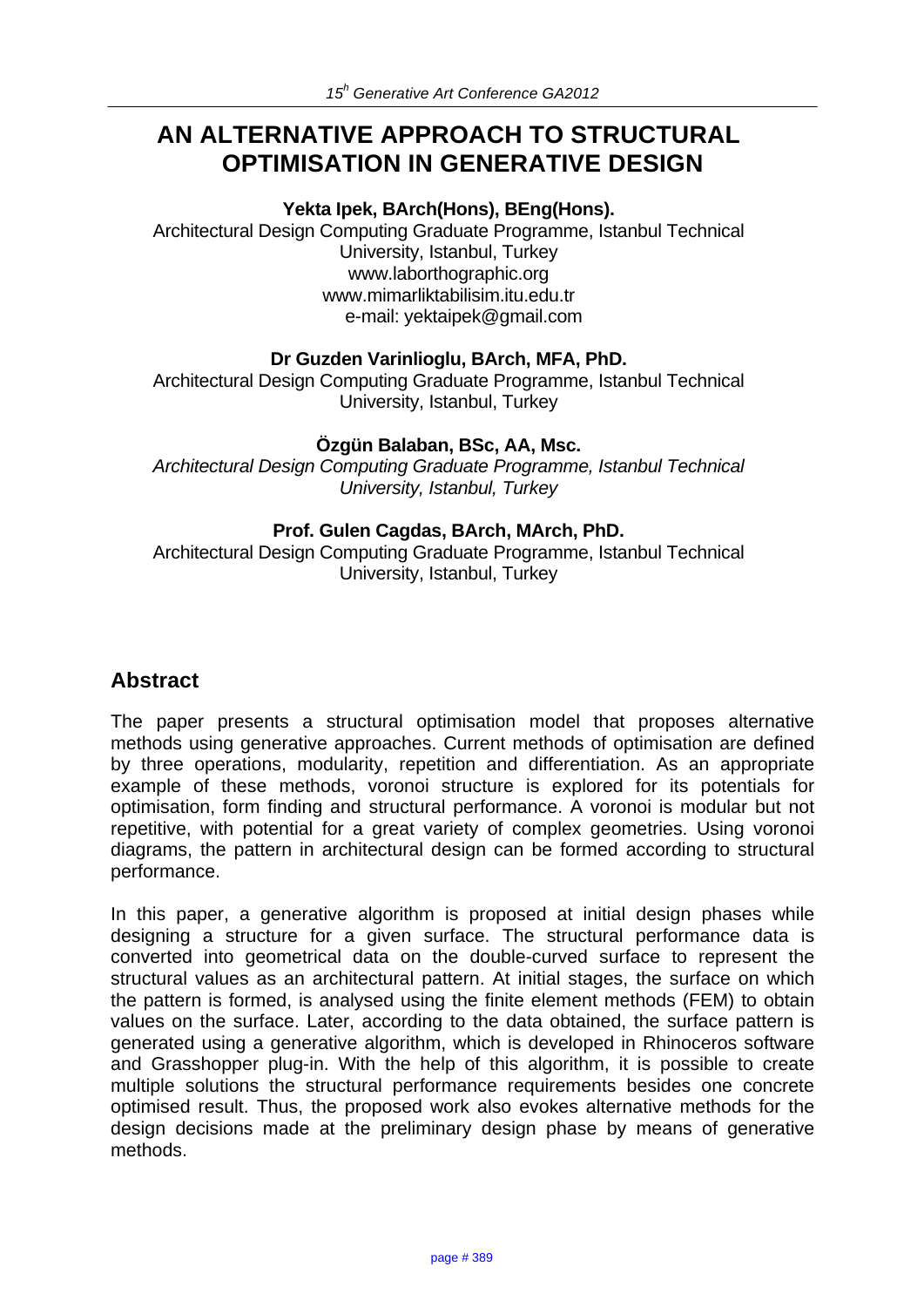# **1 Introduction**

In the field of engineering, optimisation plays an important role to find the optimum solution. Generally, it refers to maximum or minimum boundaries of solutions to the problems that the designer faces during the problem solving activity. Similarly, the optimisation methods are mainly based on mathematical interpretations and relations related to the defined problem. There are two types of problem solving activity: well and ill defined problems. In well-defined problems, steps to the outcome are clearly defined, whereas in ill-defined problems, the specifications are clearly set. As stated by Eastman, the major distinction between well and ill defined problems is the "assumed availability of a specification process for defining the problem space" (Eastman, 1969: 669) [1]. Thus, optimisation methods are deeply linked with welldefined problems instead of ill-defined problems.

Optimisation is one of the techniques used by engineers to define the solution range set for the problem. However, in the field of architecture, designers deal mostly with ill-defined problems. They predominantly focus on the methods to enrich both the design processes and the outcomes. In that sense, generative methods facilitate the design process by helping the designer to find the optimal solution. Generative methods in which the output is generated by set of rules or an algorithm, and normally by a computer program, named also as tools, are generator for the designer during the design process (Shea, 2005: 254) [2]. Using the implicit capabilities of generative methods, the number of solution sets is increased.

# **1.1. Deterministic vs. Stochastic Approaches**

Deterministic approaches and stochastic approaches are two design methods used during the problem solving process in the ill-defined problems. Similarly, deterministic algorithms are used as exploratory algorithm when there is a clear inside into the nature of variables. Stochastic algorithms are used in problems when there are uncertainties in the elements, the search space or the path for solutions (Barros, et al. 2012) [3]. Thus, the deterministic approach commonly used while stochastic approach has limited use in the architectural design. Deterministic approaches in architectural design leads the designer to arrive to concrete solutions and to produce one exact solution based on the data driven from the parameters. If no change occurs in the parameters, the solution does not change. Thus, randomness has no place in finding the final solution.

As opposed to deterministic approach, the stochastic approach includes randomness. After processing each loop during the generative process of the design, stochastic approach creates diverse outcomes. This probabilistic result is the outcome of the randomness. Thus, stochastic approach helps the designer to use generative methods during the design process for augmenting various solutions.

To better clarify the distinction between deterministic and stochastic approaches, example of a hollow cube is displayed to be filled with intended design geometry (Fig.1). The design of infilling of the cube is based on geometrical rules. In the first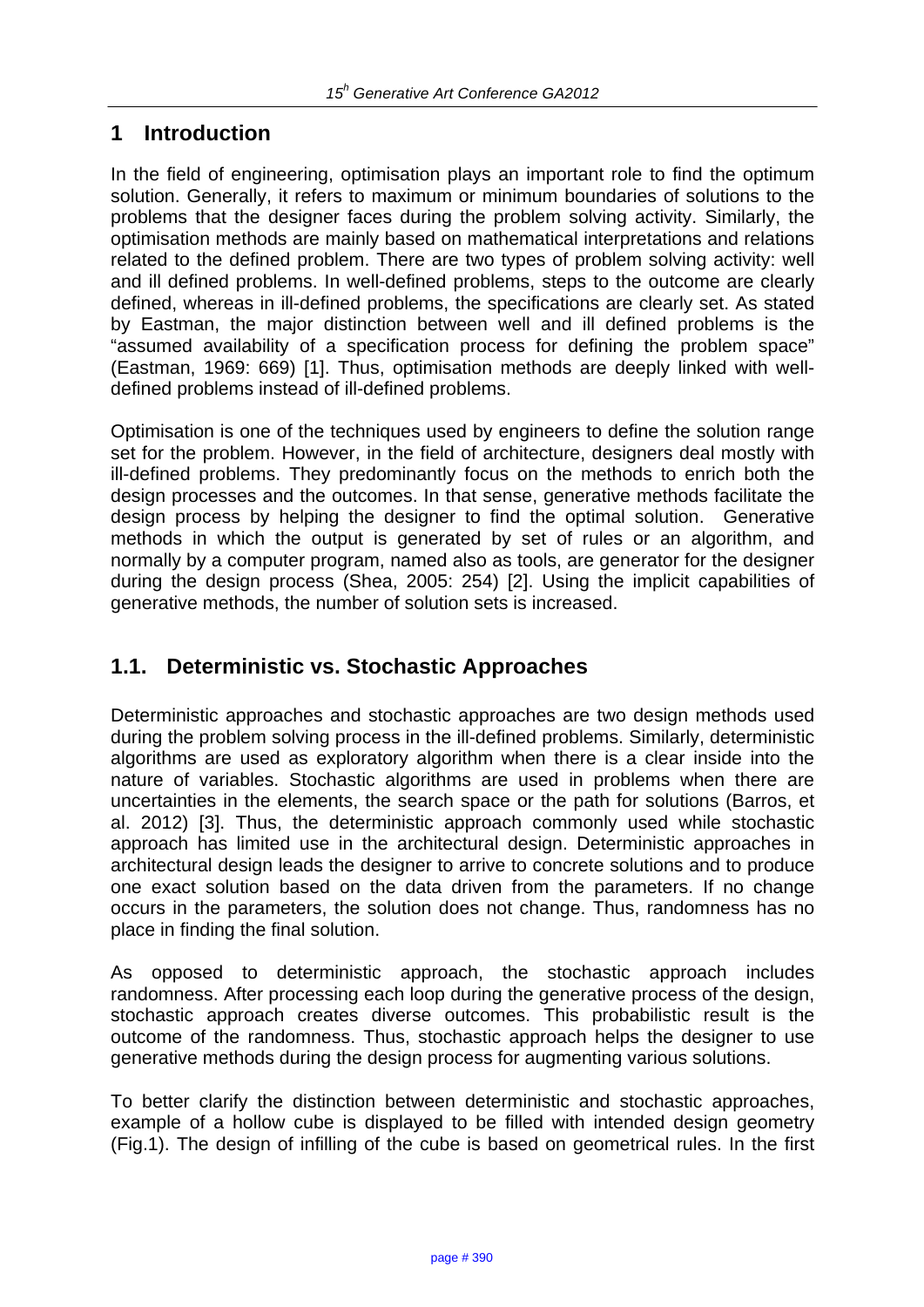approach, defined as the deterministic approach, the designer draws previously constructed and defined product in its mind. Imagining the final product, the designer codes the process in terms of geometrical and mathematical rules. The designer processes and implements the rules of form generation into a computer-based algorithmic model. In the second approach, defined as stochastic approach, the designer does not have to construct the final product in its mind and to code the design product in terms of mathematical and geometrical rules for the whole design process. The designer needs to construct only the behaviours or intelligences of the elements, creating the geometry inside the box. In this approach, design system simulates and processes the elements to create the geometry inside the hollow cube. While comparing the two approaches, we concluded that the deterministic approach brings one solution as opposed to stochastic approach bringing different design outcomes during each execution of the generative system. Thus, the stochastic approach gives the designer divergent design outcome and can be considered much more generative then the approach.



**Figure 1 Strategies for the design of an infilling geometry of a cube.**

# **1.2. Paradox between optimisation and generative methods**

Optimisation techniques are used to find the optimum single solution to a defined problem. Generative methods are used to create more enriched solution sets during the design process. Optimisation follows the deterministic approaches whereas generative techniques tend to follow stochastic approaches. Thus, the contradiction between these two concepts, optimisation and generative methods should be further examined by defining the optimisation.

# **2. Optimisation**

Optimisation is the search for optimum solutions. During the optimisation process, engineers pick the best solution for the problem regarding the constraints [4]. Optimisation methods help to define the solution domain boundaries by scaling down the solution set range. Moreover, optimisation is a decision-support system for the problem solving process to find proper solution in the solution set domain. Consequently, optimisation methods help to reduce the exploration time within the solution set containing numerous different solutions for specific type of problems.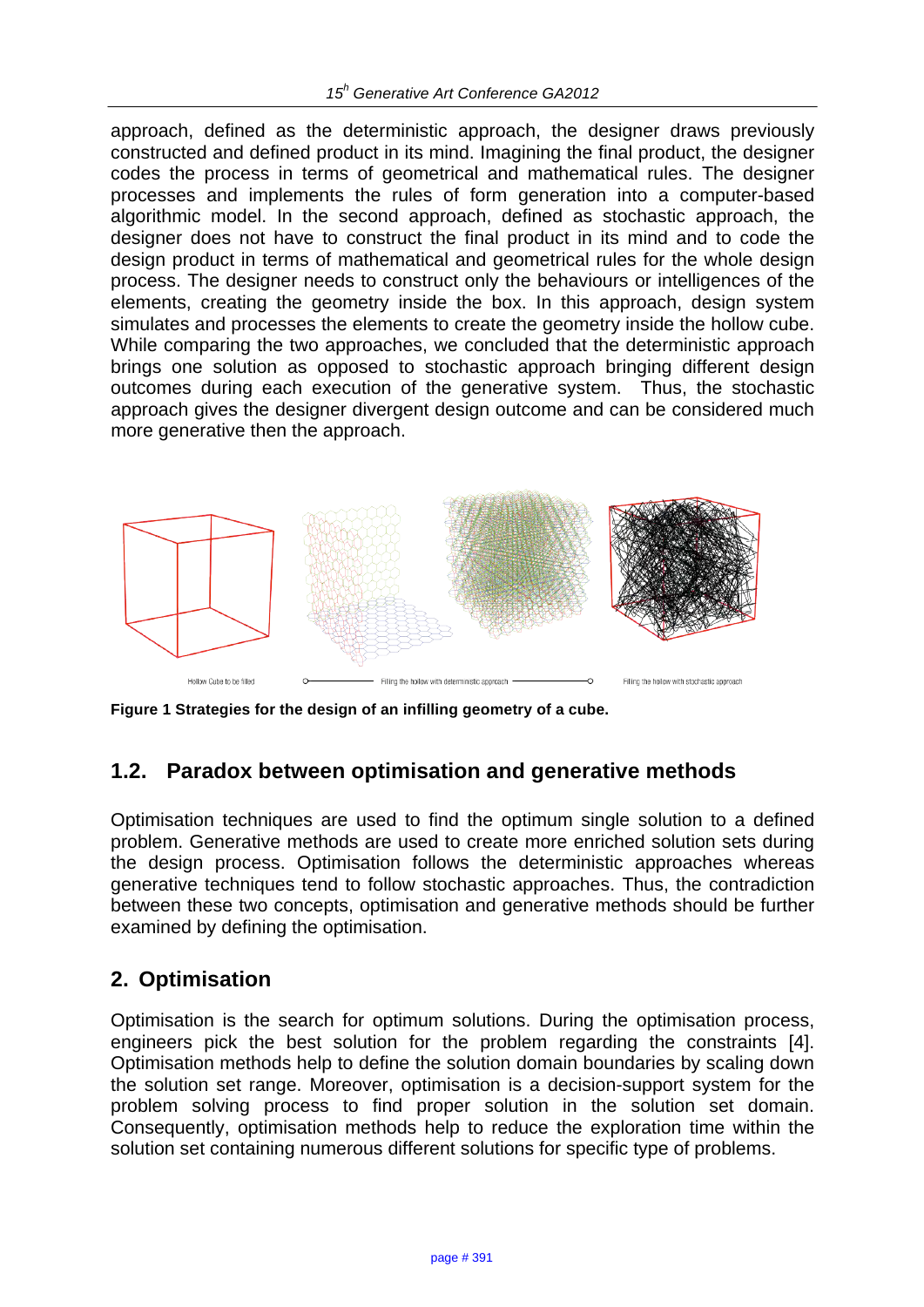# **2.1. Optimisation methods in engineering**

Optimisation methods are highly associated with the field of engineering. Engineering deals with well-defined problems, with specifically defined inputs, goals and steps to reach the goal. Facilitating the problem solving process by narrowing down the solution set for specific problem, the methods have become useful and popular in the field of engineering in time. Moreover, the ease of interpretation of optimisation algorithms used for well-defined engineering problems makes the optimisation methods additionally powerful and useful.

# **2.2. Optimisation methods in architecture**

In the contrast to the straightforward interpretation of optimisation algorithms in the field of engineering, the implementations of the optimisation methods in the field of design are complex in nature. The problems faced in architecture are mostly illdefined; therefore, it is hard to interpret as an algorithm and to search for the solution of problems. Furthermore, the goals and steps for the problem can not be generally interpreted in a mathematical way, due to the nature of the problem. Optimisation methods delineate the design problems by making the solution set narrow down; thus, the optimisation methods might be considered as decision-support system within the design process [5].

# **3. Alternative Approaches to the Structural Optimisation in Generative Design**

As the structural performance has to be optimised, the engineering requirements offer more than one single solution for the problem. At the initial stage of the design process, we proposed an algorithm in order to clarify the dilemma between generative and optimisation methods in structural performance. The proposed algorithm forms patterns along the surface of a structure and gives the designer an optimised relevant solution. This algorithm is based on voronoi polygons, as its cellular formation deforms the surface pattern by optimising the structural performance of the design product.

### **3.1. Operations**

The pattern on the surface formed by the algorithm is defined by three operations: modularisation, repetition and differentiation. These operations, representing the geometric abilities of the pattern, are frameworks of the pattern formed for the structure. Using these operations, pattern can be modified and optimised according to the structural performance.

The first operation, modularisation is widely used for creating cellular formations. Considered as one of the main operations, modularisation is widely associated with grids to explore further geometries. In that sense, grids help to deform geometries of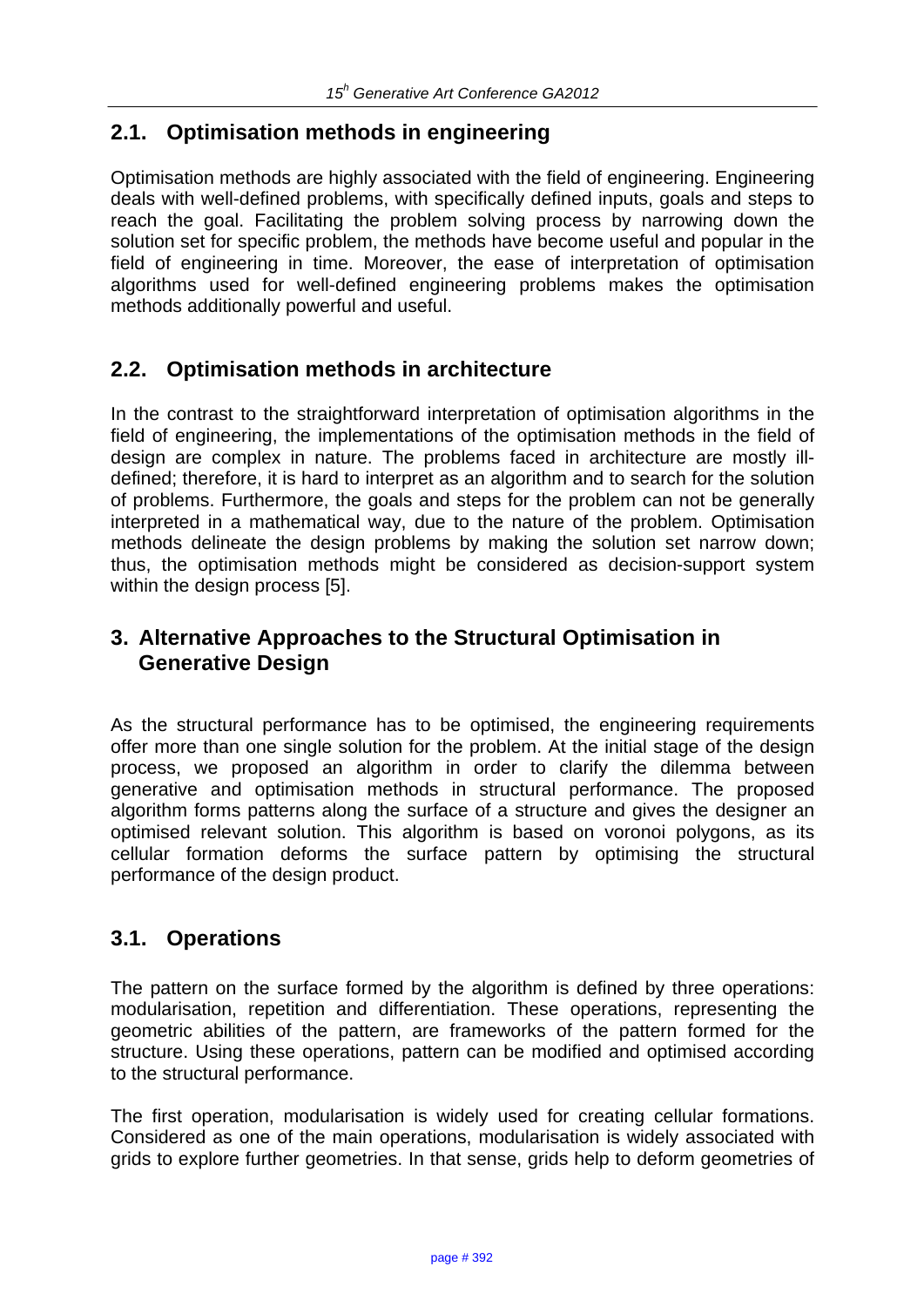the modular systems, creating more complex and deformed patterns. The second operation, repetition refers to the growth of the system. In a holistic perspective, repetition and growth algorithms lead the system to diverse structural and geometrical solutions. Likewise, repetition overlaps with modularisation and growth of the system. Because of its close relation to the grid system, the growth algorithms have the ability to affect the grid system, which implies the ability to change the whole pattern. Finally the third operation, differentiation makes cells deform based to their locality and place in the system. By the help of the differentiation of intelligence, system meets the performance requirements within a predefined range. This operation helps the pattern to meet the performance requirements and to maximize the performance of the system. Therefore, this operation reduces complexity of the systems in terms of performance requirements and increases the efficiency of the design performance. To conclude with, these operations are the keys elements to reach modified and optimised solutions.

### **3.2. Technology**

In this paper, we chose a pattern type, the voronoi, to optimise a design problem. A voronoi pattern is produced on a double-curved surface as a structural element. Voronoi pattern gives the designer a chance of optimisation within the critical boundaries of structural performance. As displayed below, voronoi pattern is formed and tested for several diverse grid types. The formation of point sets defines end product characteristics of the voronoi pattern. The ability for creating complex patterns of the voronoi pattern is highly associated with the grid formation.

Voronoi pattern behave differently on different grid layouts. For example on a square grid layout, the pattern forms itself as a square. After the deformation, the voronoi generates itself as a deformed pattern. The square cells remain as non-deformed grid while the voronoi patterns are created at deformed areas (Fig.2). Similar result is achieved while the general layout is in a polar or hexagonal form (Fig.3).



**Figure 2 Deformation of the square grid**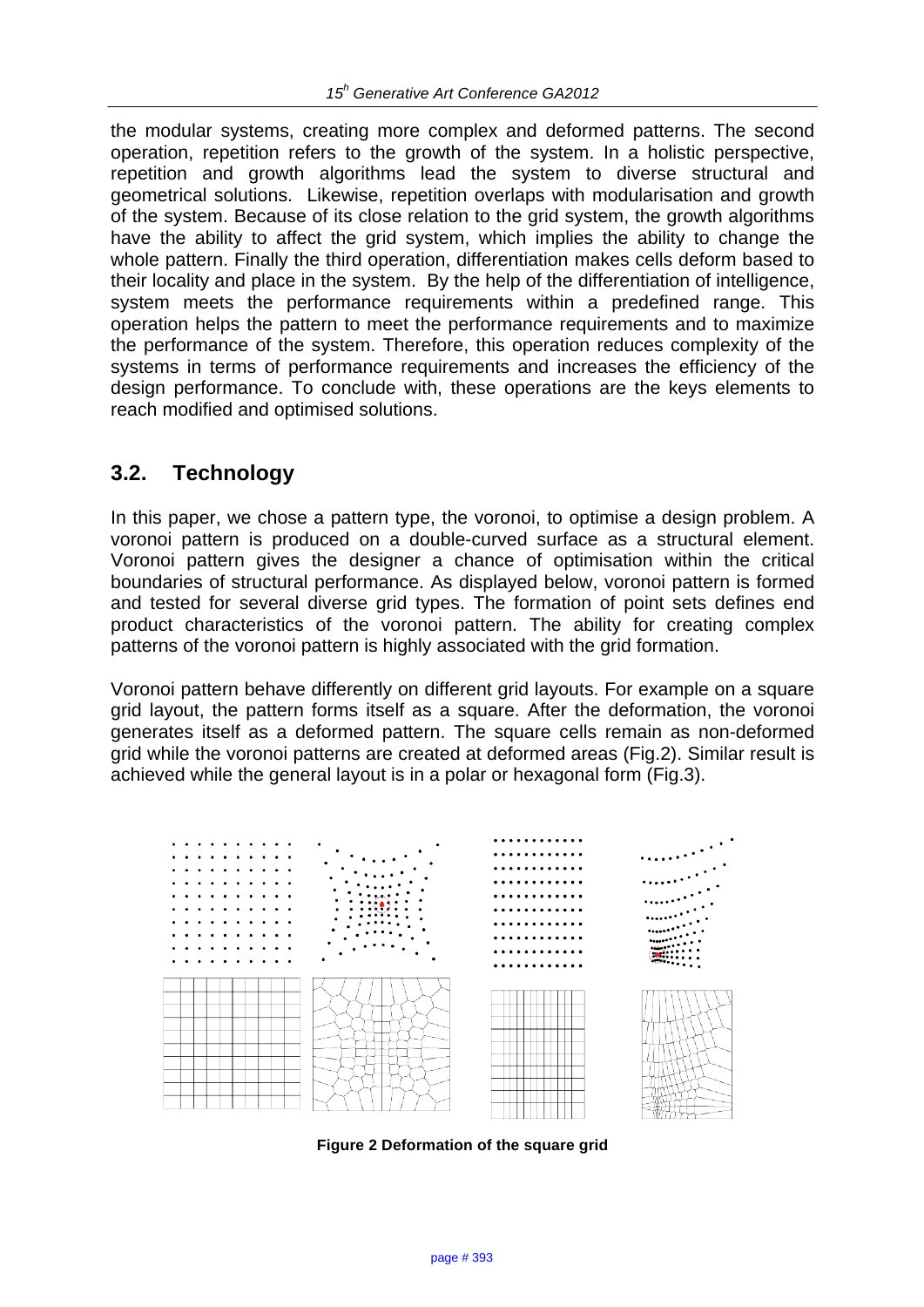

**Figure 3 Deformation of the polar and hexagonal form**

The model presented in this paper is created using Rhinoceros 3D modelling software, Grasshopper plug-in, finite element method software Elmer. The algorithm is implemented in Grasshopper 8.0.14, a generative modelling environment plug-in for Rhinoceros, 3D modelling software. First, the doubly curved surface, which is the base for the structure, is modelled in Rhinoceros. Second, the surface is analysed under given load conditions, in terms of structural stress by using finite element method software Elmer. The generated stress map defines the local behaviours of the voronoi pattern. Using the stress map, a grid is generated to form the pattern using modularisation and repetition operations.

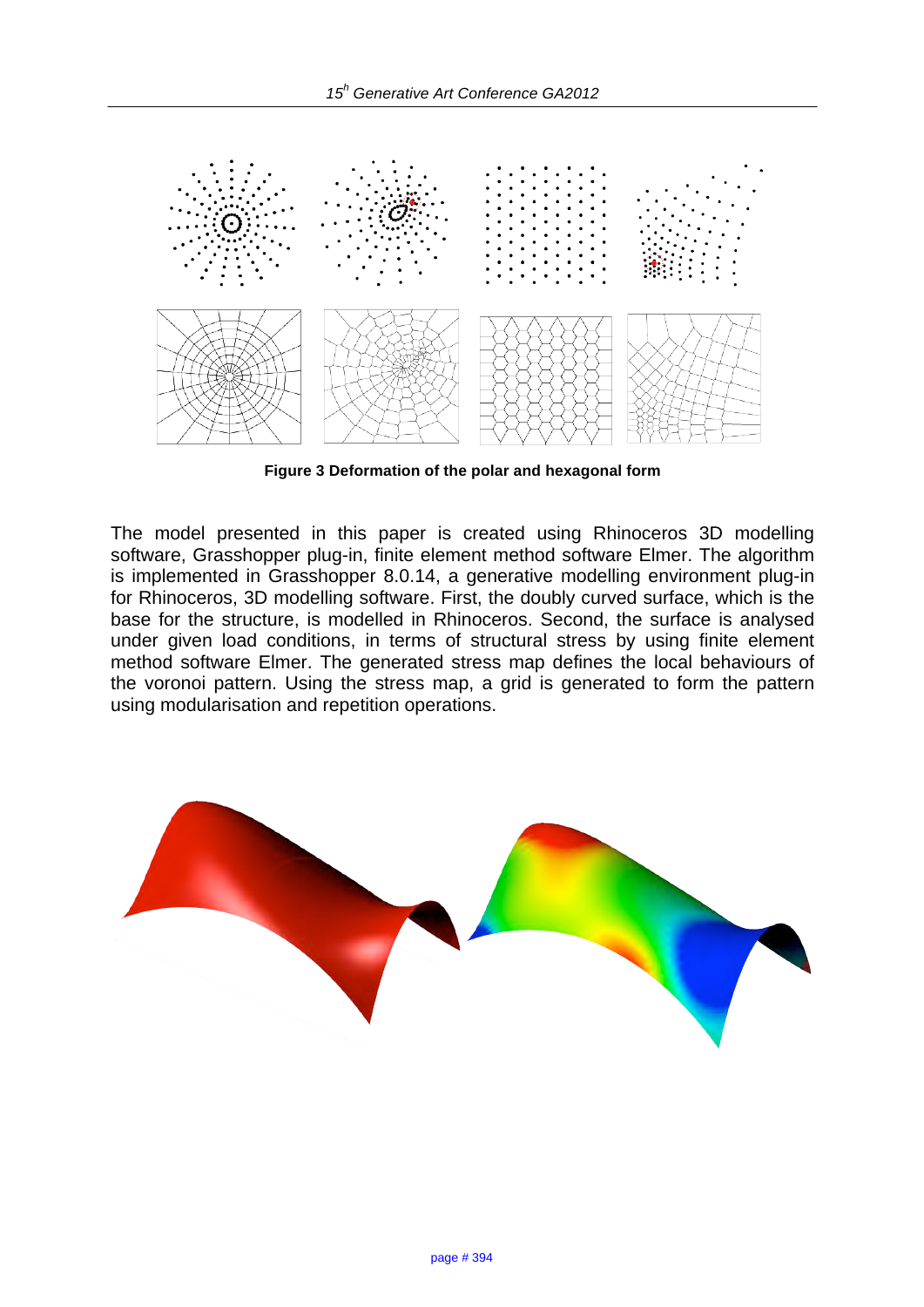*15<sup>h</sup> Generative Art Conference GA2012*



**Figure 4 Images from the system: a. Modelled surface, b. Analyzed surface, c. stress map, d. Initial grid, e. deformed point set, f. deformed pattern and the control points, g. final deformed grid.**

At this stage, the control points for the extremely stressed regions are significant as they deform the grid and consequently the voronoi pattern.

The control points of extreme regions refer to the deformation on the pattern. By clicking on the effect area, the designer can change the number of control points. This ability gives the designer the flexibility of using alternative optimisation approaches during the design process. At this level, the differentiation operation takes an important role as it forms the pattern relevant to the structural requirements. Differentiation operation both deforms the grid pattern and the point set of the grid (Fig. 5).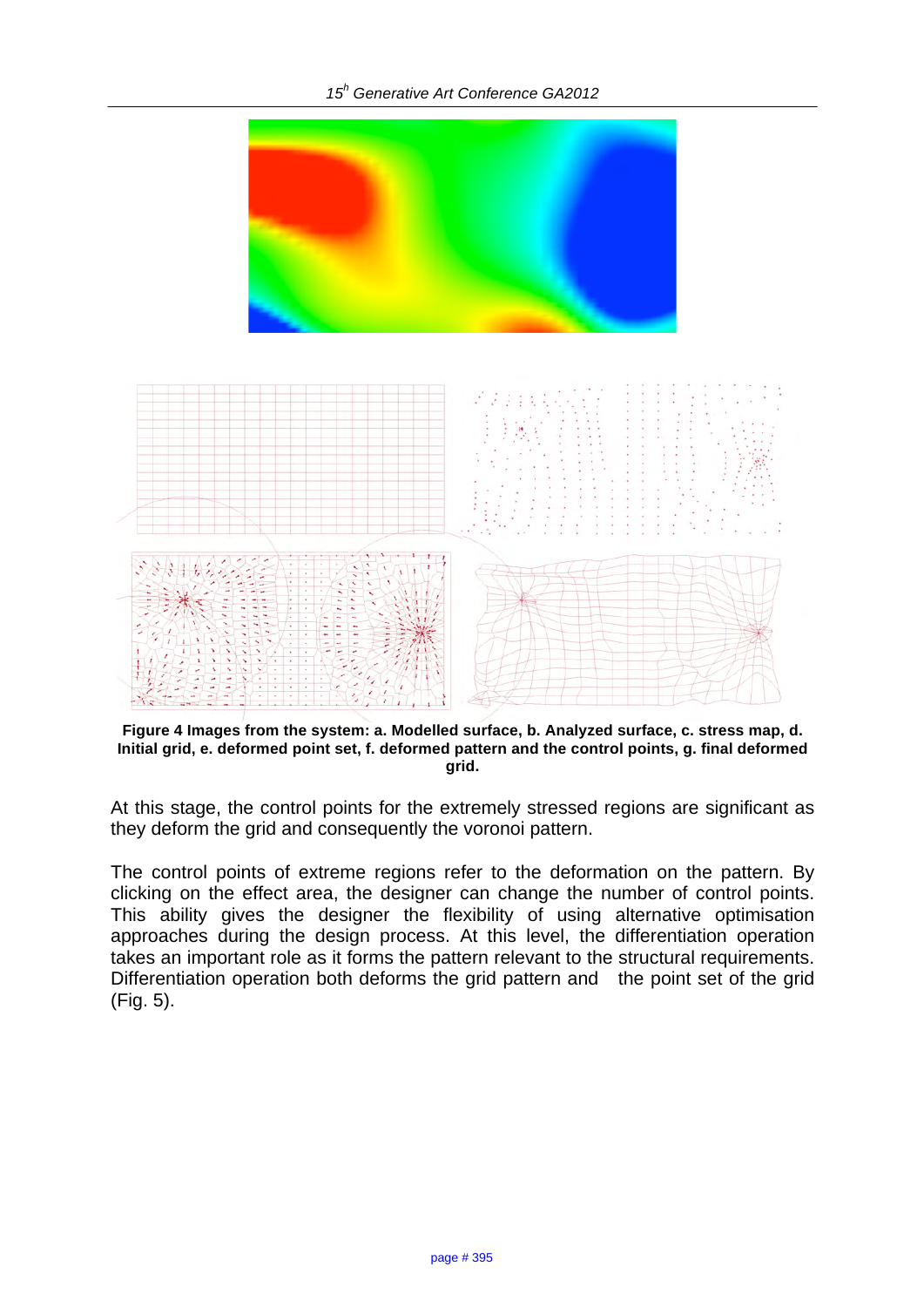

**Figure 5 Structural stress map and the optimised voronoi pattern driven**

After performing all the operation, the voronoi pattern is formed itself to meet the structural requirements of the system created along the doubly curved surface.

### **3.3. Tools**

The designer is able to perceive the grid, the point set, pattern structural system, and the stress map simultaneously while using the proposed alternative optimisation approach. At initial design stages, the designer is able to form the pattern directly, and other components indirectly. Using the interface, the designer is able to control distribution and density of the control points that direct the deformation of the pattern. Thus, the designer can watch all of the deformations throughout the design production. Using this approach, it is possible to create multiple solutions meeting the structural requirement (Fig. 6).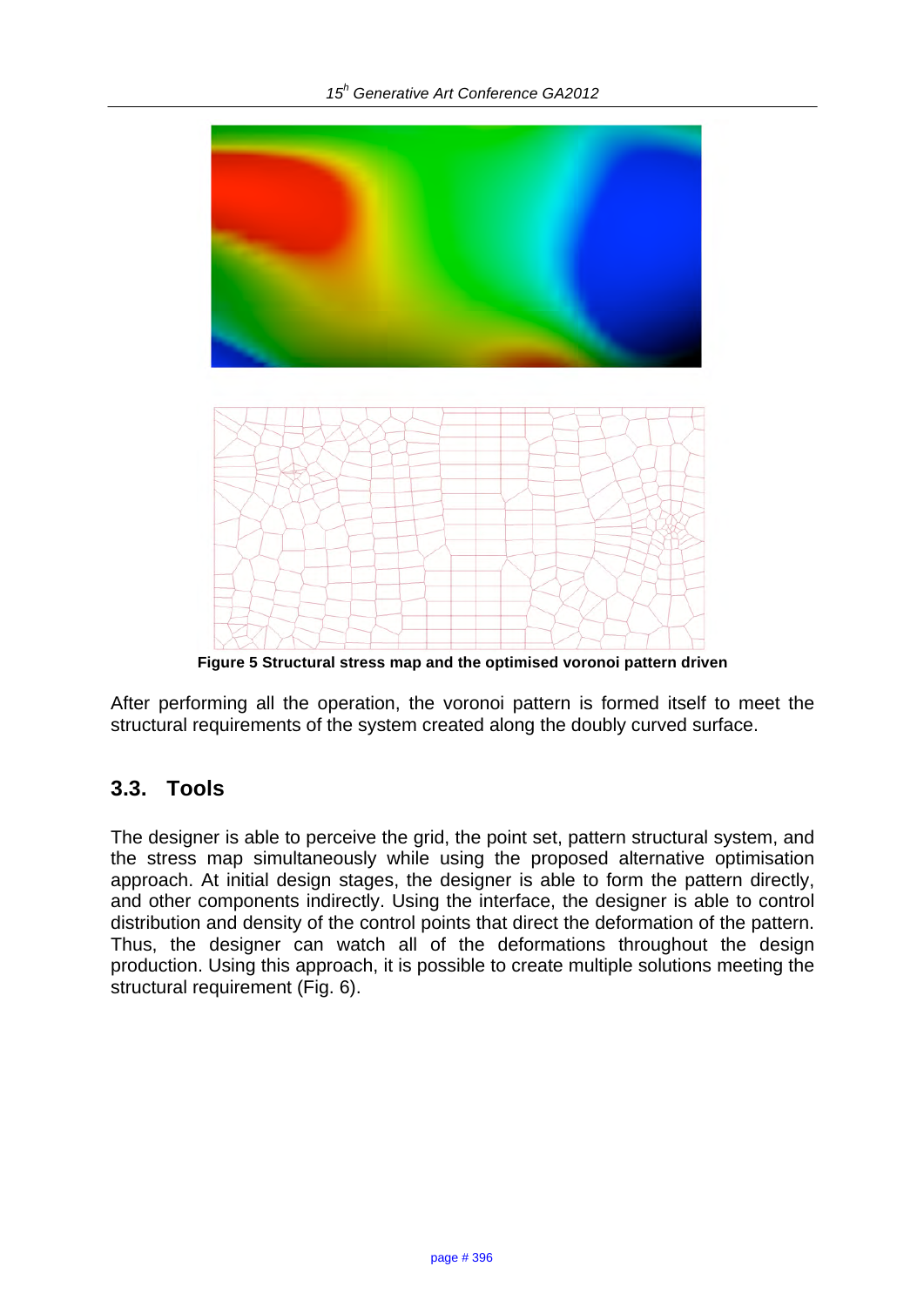

**Figure 6 The proposed system**

### **4. Conclusion**

The operations that are coined in the paper help to construct the link between geometric and structural topics and help to remove contradiction between optimisation and generative concepts. By merging optimisation and generative concept, the paper demonstrates to extract the implicit structural and geometrical potentials of patterns as structures. Moreover, the proposed alternative optimisation method at the initial stage of the design process offers the designer a decision support system. The solutions generated by the system converge to the optimum solution, which meets the performance requirements. Therefore, the proposed approach reduces the time spent to make the design outcome realistic. Additionally, the proposed approach boosts generative methods by using optimisation methods and makes the design process more performance oriented. To conclude, the designer enriches the solution set around the convergent ones to the optimum solution by the help of the embedded performance intelligence.

### **5. References**

[1] Eastman, C., 1969, "Cognitive Process and III-defined Problems: A Case Study From Design", D. E. Walker, L. M. Norton (Eds.), *Proceedings of the 1st International Joint Conference on Artificial Intelligence*, Washington, DC, USA p. 669-690. [2] Shea, K. Aish, R., Gourtovovia, M., 2005, "Towards Integrated Performance